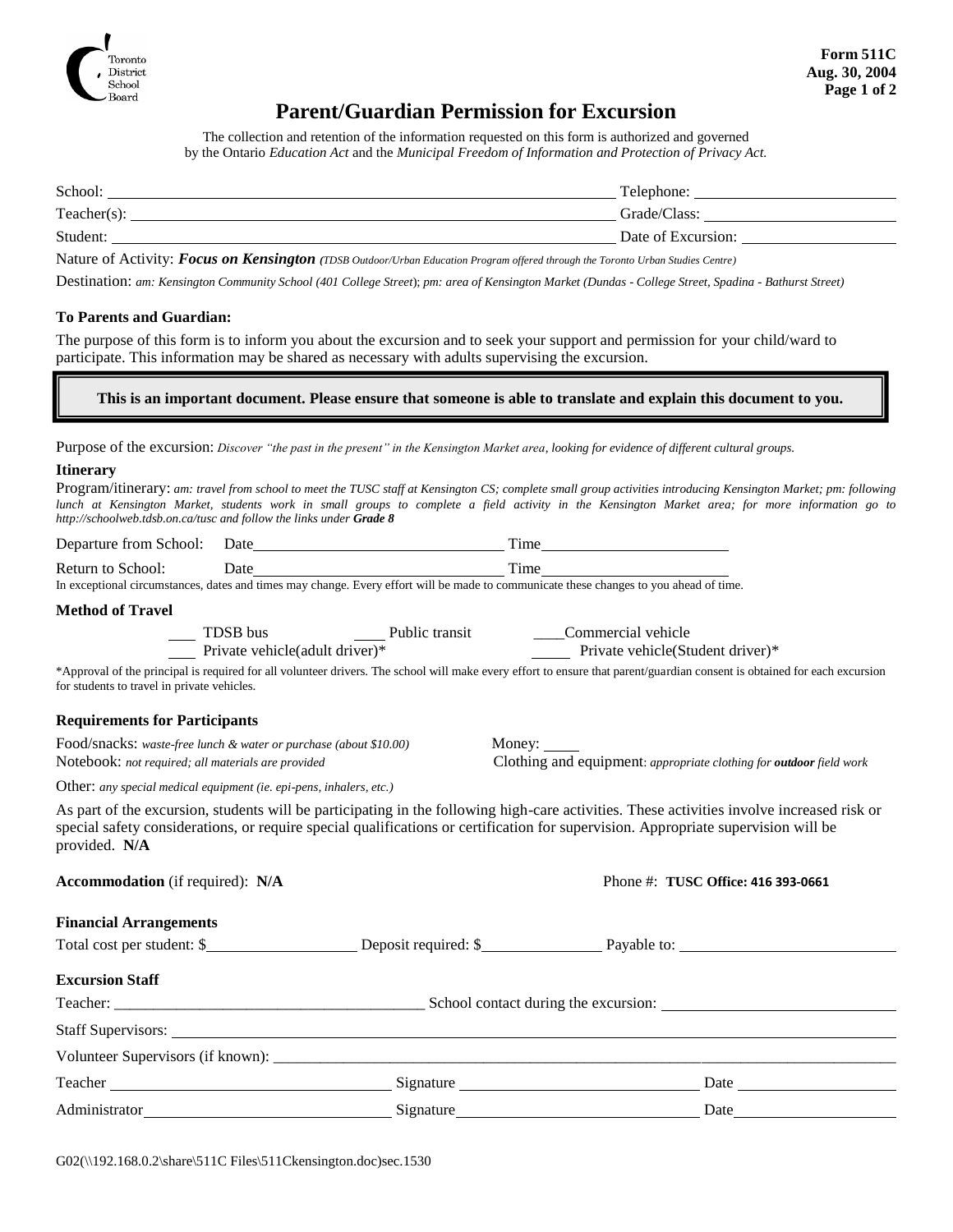

## **Please sign in either the YES or the NO box and return this form to the teacher by:\_\_\_\_\_\_\_\_\_\_\_\_\_\_\_\_\_\_\_\_\_\_\_\_\_\_\_\_\_\_\_**

| in the excursion to:                                                                                                                                                                                                                                                                                                                                                                  |    |  |  |  |
|---------------------------------------------------------------------------------------------------------------------------------------------------------------------------------------------------------------------------------------------------------------------------------------------------------------------------------------------------------------------------------------|----|--|--|--|
|                                                                                                                                                                                                                                                                                                                                                                                       |    |  |  |  |
| Emergency Contact: <u>Emergency Phone Number:</u> Emergency Phone Number:                                                                                                                                                                                                                                                                                                             |    |  |  |  |
| I/we give permission for my/our child/ward to be transported in a private vehicle (adult driver) ____, private vehicle<br>(student driver)_____ who has been authorized by the principal.                                                                                                                                                                                             |    |  |  |  |
|                                                                                                                                                                                                                                                                                                                                                                                       |    |  |  |  |
| Is there any change in medical information or a medical reason why your child should not participate in the activity, or which may                                                                                                                                                                                                                                                    |    |  |  |  |
|                                                                                                                                                                                                                                                                                                                                                                                       |    |  |  |  |
| Should it become necessary for my/our child/ward to have medical care, I/we hereby give the teacher permission to use her/his best<br>judgment in obtaining the best of such service for my/our child/ward. I/we understand that any cost will be my/our responsibility. I/we<br>also understand that in the event of illness or accident, I/we will be notified as soon as possible. |    |  |  |  |
| Name of Parent/Guardian                                                                                                                                                                                                                                                                                                                                                               |    |  |  |  |
| (printed name of parent/guardian)                                                                                                                                                                                                                                                                                                                                                     |    |  |  |  |
| (or student, if 18 years old or older)                                                                                                                                                                                                                                                                                                                                                |    |  |  |  |
| For students 18 years old or older, it is strongly recommended that the parent/guardian also sign this form.                                                                                                                                                                                                                                                                          |    |  |  |  |
| I wish to volunteer on this trip:<br>$Yes$ <sub>_________</sub>                                                                                                                                                                                                                                                                                                                       |    |  |  |  |
| Signature of Parent/Guardian<br>Today's date:                                                                                                                                                                                                                                                                                                                                         |    |  |  |  |
| (or student, if 18 years old or older)                                                                                                                                                                                                                                                                                                                                                |    |  |  |  |
|                                                                                                                                                                                                                                                                                                                                                                                       |    |  |  |  |
|                                                                                                                                                                                                                                                                                                                                                                                       |    |  |  |  |
|                                                                                                                                                                                                                                                                                                                                                                                       |    |  |  |  |
| participate in the excursion to Focus on Kensington (through the Toronto Urban Studies Centre)                                                                                                                                                                                                                                                                                        | on |  |  |  |
| $(data)$ $(date)$                                                                                                                                                                                                                                                                                                                                                                     |    |  |  |  |
|                                                                                                                                                                                                                                                                                                                                                                                       |    |  |  |  |
| (printed name of parent/guardian)                                                                                                                                                                                                                                                                                                                                                     |    |  |  |  |
|                                                                                                                                                                                                                                                                                                                                                                                       |    |  |  |  |
| (or student, if 18 years old or older)                                                                                                                                                                                                                                                                                                                                                |    |  |  |  |